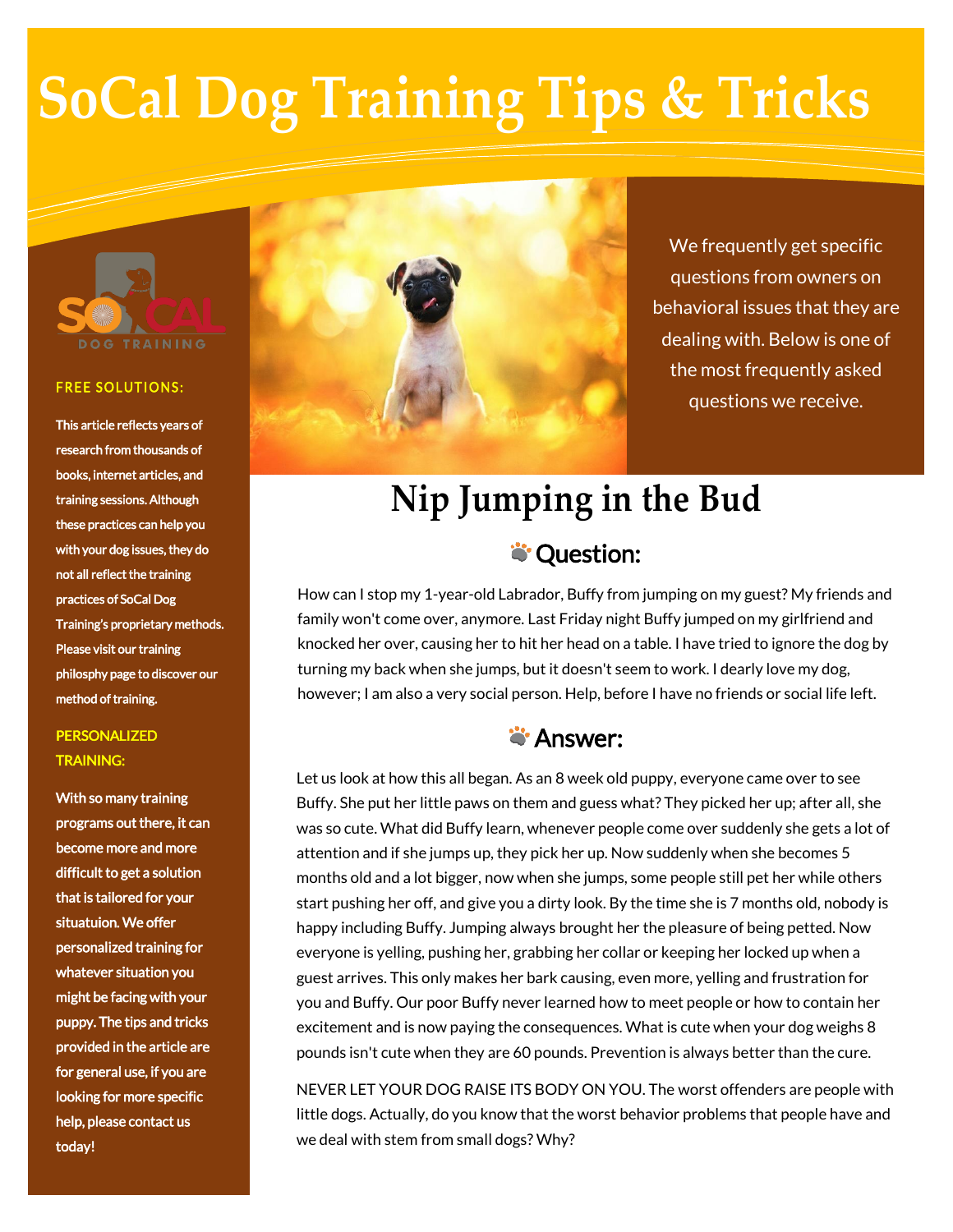# **SoCal Dog Training Tips & Tricks**



#### **FREE SOLUTIONS:**

This article reflects years of research from thousands of books, internet articles, and training sessions. Although these practices can help you with your dog issues, they do not all reflect the training practices of SoCal Dog Training's proprietary methods. Please visit our training philosphy page to discover our method of training.

### PERSONALIZED **TRAINING**

With so many training programs out there, it can become more and more difficult to get a solution that is tailored for your situatuion. We offer personalized training for whatever situation you might be facing with your puppy. The tips and tricks provided in the article are for general use, if you are looking for more specific help, please contact us today!



We frequently get specific questions from owners on behavioral issues that they are dealing with. Below is one of the most frequently asked questions we receive.

## **Nip Jumping in the Bud**

Because they spoil them, that is why. The puppy is so small cute and helpless, so we pick up this puppy for everything. You would think that small dogs were never born with their own 4 legs. This puppy will never get too big to pick up and when they gently jump on us you barely feel them. So why care if they jump, everything they do is so cute. Except for this morning you are wearing nylons and they jump, they came in with muddy paws, your friends come over all dressed up, or your child's 7-year-olds friends come over and the dog jumps on their bare legs. You can not have your cake and eat it too, as dogs do not understand the difference between when it is rainy (muddy paws) and when it is not.

What about our attention seeking dogs. These dogs that unless you are giving them your undivided attention they will purposely act up to get your attention. They tried sitting pretty in front of you and they were ignored. Now they bring their toy and we ignore them, however; suddenly they jump on you and you give them attention. Though negative, it is attention. We all want attention whether it is at work, school or home. We like to be told when we are doing a good job. The bottom line in order for your dog to learn manners they need to know when they are wrong and when they are right. By making your dog work for a living and rewarding good behavior, then your dog won't think they have to jump on you just for you to acknowledge their existence.

You might be asking what type of job should I give my dog. If only they could do dishes. All we need to do is make our dog do a little obedience. Once in a while call your dog to you and make them sit. Now you can give them hugs and kisses. Make your dog sit stay before you feed them, sit stay before you just throw their toy etc. This way your dog is getting positive attention for doing positive activities.